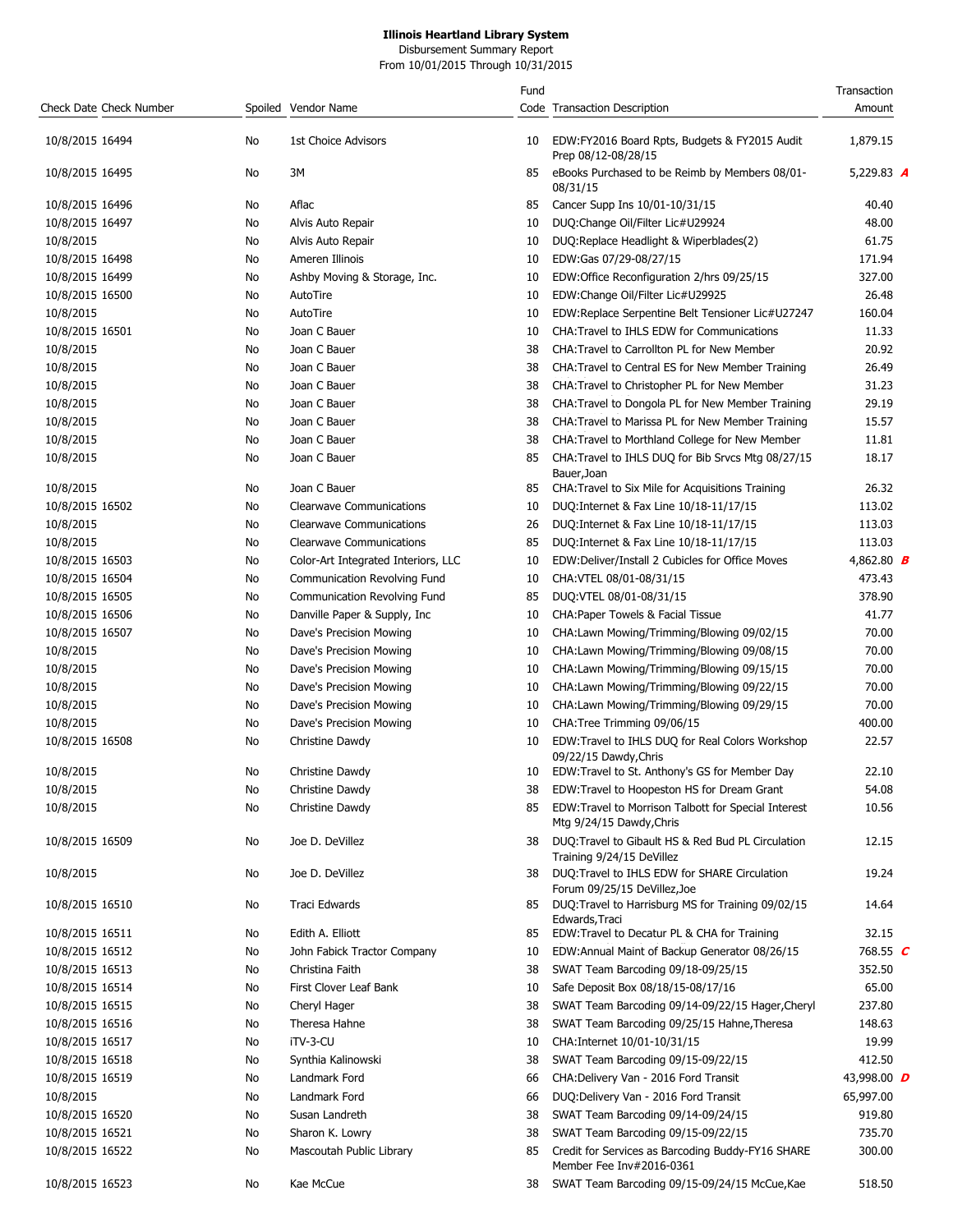Disbursement Summary Report From 10/01/2015 Through 10/31/2015

| Check Date Check Number       |          | Spoiled Vendor Name                             | Fund             | Code Transaction Description                                                                     | Transaction<br>Amount        |
|-------------------------------|----------|-------------------------------------------------|------------------|--------------------------------------------------------------------------------------------------|------------------------------|
| 10/8/2015 16524               | No       | Mississippi Valley Library District             | 10               | EDW:Replace Lost DVD 'Palo Alto'                                                                 | 25.00                        |
| 10/8/2015 16525               | No       | Paco Office Equipment, Inc.                     | 85               | CHA: Maint Agreement Kyocera 10/01-10/31/15                                                      | 40.00                        |
| 10/8/2015 16526               | No       | Parker Kent, LLC                                | 10               | DUQ:Electric/Gas/Lighting 08/18-09/17/15                                                         | 1,003.65                     |
| 10/8/2015                     | No       | Parker Kent, LLC                                | 10               | DUQ:Reimb for Main Line Stoppage Repair 09/05/15                                                 | 617.81 <b><math>E</math></b> |
| 10/8/2015 16527               | No       | Susan C. Pearson                                | 38               | EDW:Travel to Dupo HS for 'Go Live' Day 09/17/15                                                 | 6.16                         |
| 10/8/2015                     | No       | Susan C. Pearson                                | 38               | EDW:Travel to Gibault HS for 'Go Live' Day 09/23/15<br>Pearson, Sue                              | 8.69                         |
| 10/8/2015                     | No       | Susan C. Pearson                                | 38               | EDW:Travel to Johnston City HS for Circulation                                                   | 24.54                        |
| 10/8/2015                     | No       | Susan C. Pearson                                | 38               | EDW: Travel to Wesclin HS for Circulation Training                                               | 6.59                         |
| 10/8/2015                     | No       | Susan C. Pearson                                | 85               | EDW: Travel to IHLS CHA for Circulation Training                                                 | 34.21                        |
| 10/8/2015 16528               | No       | Donald J. Pippin                                | 38               | SWAT Team Barcoding 09/15-09/23/15                                                               | 154.50                       |
| 10/8/2015 16529               | No       | Potter Electric Service                         | 10               | CHA: Replace Ballasts (15)                                                                       | 1,159.78 <b>F</b>            |
| 10/8/2015 16530               | No       | <b>Quill Corporation</b>                        | 10               | EDW:Napkins, Paper Towels, Multi-Fold Towels, Trash<br>Bags, Coffee, Notes                       | 156.95                       |
| 10/8/2015                     | No       | <b>Quill Corporation</b>                        | 10               | EDW:Trash Bags                                                                                   | 30.58                        |
| 10/8/2015                     | No       | <b>Quill Corporation</b>                        | 85               | EDW:Napkins, Paper Towels, Multi-Fold Towels, Trash<br>Bags, Coffee, Notes                       | 26.88                        |
| 10/8/2015 16531               | No       | Reliable Plumbing & Heating Company             | 10               | CHA: Repair Women's Restroom Toliet 09/25/15                                                     | 189.20                       |
| 10/8/2015 16532               | No       | Kristen Reno                                    | 38               | SWAT Team Barcoding 09/17-09/18/15 Reno, Kristen                                                 | 210.05                       |
| 10/8/2015 16533               | No       | Safelite Fulfillment, Inc.                      | 10               | DUQ:Replace Windshield Lic#U27242                                                                | 266.89                       |
| 10/8/2015 16534               | No       | Cheri L. Schuler-Faust                          | 10               | EDW:Travel to IHLS DUQ for Real Colors Workshop<br>9/22/15 Schuler-Faust, Cheri                  | 8.51                         |
| 10/8/2015                     | No       | Cheri L. Schuler-Faust                          | 27               | EDW:Travel to Marion PL for Cataloging Workday<br>09/23/15 Schuler-Faust, Cheri                  | 170.18                       |
| 10/8/2015                     | No       | Cheri L. Schuler-Faust                          | 27               | EDW: Travel to Rochester PL for Cataloging Workday<br>09/11/15 Schuler-Faust                     | 16.46                        |
| 10/8/2015 16535               | No       | Speed Lube #1                                   | 10               | CHA:Change Oil/Filter Lic#U27245                                                                 | 48.20                        |
| 10/8/2015 16536               | No       | Speed Lube #14                                  | 10               | CHA:Change Oil/Filter Lic#U27249                                                                 | 53.70                        |
| 10/8/2015 16537               | No       | Staples Advantage                               | 10               | DUQ:Paper Towels(2 cs)                                                                           | 85.18                        |
| 10/8/2015 16538               | No       | Staples Advantage                               | 10               | EDW:Notepads & Coffee                                                                            | 21.97                        |
| 10/8/2015 16539               | No       | Debbie A. Stone                                 | 38               | SWAT Team Barcoding 09/14-09/28/15 Stone, Debbie                                                 | 462.20                       |
| 10/8/2015 16540               | No       | University of Illinois Extension                | 10               | CHA:Real Colors Workshop 09/01/15 & 09/03/15                                                     | 353.44 $G$                   |
| 10/8/2015 16541               | No       | University of Illinois Extension                | 10               | DUQ:Real Colors Workshop 09/22/15                                                                | 272.58 $G$                   |
| 10/8/2015 16542               | No       | Urbana & Champaign Sanitary District            | 10               | CHA:Sewer 06/30-08/31/15                                                                         | 206.98                       |
| 10/8/2015 16543               | No       | Kathleen M. Utz                                 | 38               | SWAT Team Barcoding 09/18-09/19/15 Utz, Kathy                                                    | 175.20                       |
| 10/8/2015 16544               | No       | Verizon Wireless                                | 10               | Credit for Overpayment in FY2014 GPS Tracking                                                    | (508.54)                     |
| 10/8/2015                     | No       | Verizon Wireless                                | 10               | GPS Tracking Srvcs 01/24-02/23/15                                                                | 127.14                       |
| 10/8/2015                     | No       | Verizon Wireless                                | 10 <sup>10</sup> | GPS Tracking Srvcs 02/24-03/23/15                                                                | 128.03                       |
| 10/8/2015                     | No       | Verizon Wireless                                | 10               | GPS Tracking Srvcs 03/24-04/23/15                                                                | 127.75                       |
| 10/8/2015                     | No       | Verizon Wireless                                | 10               | GPS Tracking Srvcs 06/24-07/23/14                                                                | 125.62                       |
| 10/8/2015                     | No       | Verizon Wireless                                | 10               | GPS Tracking Srvcs 08/24-09/23/15                                                                | 193.02                       |
| 10/8/2015 16545               | No       | Verizon Wireless                                | 10               | Cellphone Srvcs, MIFI, USB Modem & After Hrs Line<br>08/24-09/23/15                              | 283.79                       |
| 10/8/2015                     | No       | Verizon Wireless                                | 26               | Cellphone Srvcs, MIFI, USB Modem & After Hrs Line<br>08/24-09/23/15                              | 118.58                       |
| 10/8/2015<br>10/20/2015 16546 | No<br>No | Verizon Wireless<br>Advanced Commercial Roofing | 85<br>10         | Cellphone Srvcs, MIFI, USB Modem & After Hrs Line<br>08/24-09/23/15<br>CHA: Roof Repair 09/25/15 | 409.46<br>821.59 $H$         |
| 10/20/2015 16547              | No       | Marian Albers                                   | 10               | Panel Discussion Leader: Travel to Member Day                                                    | 97.75                        |
| 10/20/2015 16548              | No       | Alvis Auto Repair                               | 10               | DUQ:Change Oil/Filter Lic#U25399                                                                 | 48.00                        |
| 10/20/2015                    |          |                                                 |                  | DUQ:Change Oil/Filter Lic#U29059                                                                 | 48.00                        |
| 10/20/2015 16549              | No<br>No | Alvis Auto Repair<br>Ayla M. Amadio             | 10<br>38         | SWAT Team Barcoding 09/28-10/05/15 Amadilo,                                                      | 319.15                       |
| 10/20/2015 16550              | No       | American Pest Control                           | 10               | CHA: Mnthly Extermination 09/18/15                                                               | 35.00                        |
| 10/20/2015 16551              |          | BayScan Technologies                            | 10               | EDW:Receipt Paper(24) for Delivery Use                                                           | 172.00                       |
|                               | No       |                                                 |                  |                                                                                                  |                              |
| 10/20/2015 16552              | No       | April H. Becker                                 | 10               | Panel Discussion Leader: Travel to Member Day                                                    | 101.60                       |
| 10/20/2015                    | No       | April H. Becker                                 | 38               | SWAT Team Barcoding 10/05/15 Becker, April                                                       | 52.43                        |
| 10/20/2015 16553              | No       | Benton Public Library District                  | 10               | Reimb for USP Marion Lost Book'A Funny Thing                                                     | 24.99                        |
| 10/20/2015 16554              | No       | Best Buy Business Advantage Account             | 10               | iPad Mini 2(22) for Delivery Program                                                             | $0.00$ $I$                   |
| 10/20/2015 16555              | No       | Bryan-Bennett Library                           | 10               | Reimb for USP Marion Lost Book 'The Batman                                                       | 19.95                        |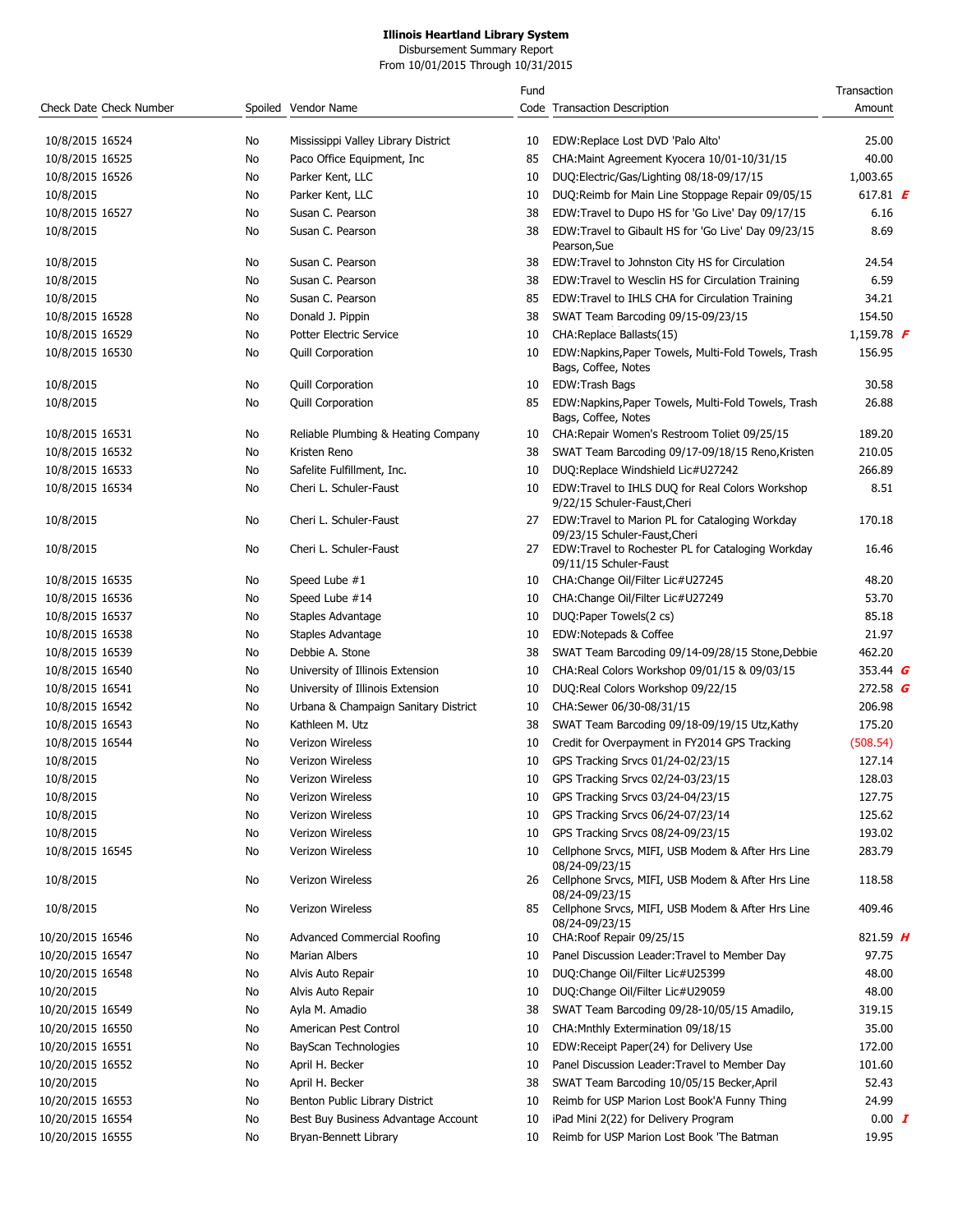#### **Illinois Heartland Library System** Disbursement Summary Report

From 10/01/2015 Through 10/31/2015

| Check Date Check Number |     | Spoiled Vendor Name                      | Fund | Code Transaction Description                                                 | Transaction<br>Amount |
|-------------------------|-----|------------------------------------------|------|------------------------------------------------------------------------------|-----------------------|
| 10/20/2015 16556        | No. | Busey                                    | 10   | Busey Credit Card Stmt Ending 10/01/15                                       | 4,634.54              |
| 10/20/2015              | No  | Busey                                    | 26   | Busey Credit Card Stmt Ending 10/01/15                                       | 200.00                |
| 10/20/2015              | No  | Busey                                    | 27   | Busey Credit Card Stmt Ending 10/01/15                                       | 113.49                |
| 10/20/2015              | No  | Busey                                    | 32   | Busey Credit Card Stmt Ending 10/01/15                                       | 126.75                |
| 10/20/2015              | No  | Busey                                    | 85   | Busey Credit Card Stmt Ending 10/01/15                                       | 641.73                |
| 10/20/2015 16557        | No  | <b>CDW Government</b>                    | 10   | Adobe Creative Suite License Renewal(5)                                      | 2,025.00 $J$          |
| 10/20/2015              | No  | <b>CDW Government</b>                    | 10   | EDW:Adobe Acrobat License Renewal(2)                                         | 590.00                |
| 10/20/2015 16558        | No  | <b>SPOC LLC</b>                          | 10   | Local/Long Distance & Toll Free Line 10/12-11/11/15                          | 120.27                |
| 10/20/2015              | No  | SPOC LLC                                 | 26   | Local/Long Distance & Toll Free Line 10/12-11/11/15                          | 80.17                 |
| 10/20/2015              | No  | SPOC LLC                                 | 27   | Local/Long Distance & Toll Free Line 10/12-11/11/15                          | 40.09                 |
| 10/20/2015              | No  | SPOC LLC                                 | 32   | Local/Long Distance & Toll Free Line 10/12-11/11/15                          | 80.17                 |
| 10/20/2015              | No  | SPOC LLC                                 | 85   | Local/Long Distance & Toll Free Line 10/12-11/11/15                          | 80.19                 |
| 10/20/2015 16559        | No  | Christine Dawdy                          | 10   | EDW:Travel to Effigham for Member Day 10/08/15                               | 22.90                 |
| 10/20/2015 16560        | No  | Decatur Public Library                   | 10   | Reimb for USP Marion Lost Books 'Staffordshire' &                            | 48.00                 |
| 10/20/2015 16561        | No  | Joe D. DeVillez                          | 38   | DUQ:Travel to Shawneetown PL for Circulation                                 | 18.19                 |
| 10/20/2015 16562        | No  | Edwardsville Public Library              | 10   | Reimb for USP Marion Lost Book 'The Small Business                           | 18.99                 |
| 10/20/2015 16563        | No  | Edith A. Elliott                         | 85   | EDW: Travel to St. Charles Library for OCLC Forum                            | 8.80                  |
| 10/20/2015 16564        | No  | Christina Faith                          | 38   | SWAT Team Barcoding 10/02/15 Faith, Christina                                | 112.50                |
| 10/20/2015 16565        | No  | Focal Pointe Outdoor Solutions, Inc.     | 10   | EDW:Landscaping Repairs & Enhancements - Parking<br>Lot Islands 09/18/15     | 2,525.00 $\bm{K}$     |
| 10/20/2015 16566        | No  | Tricia Freeland                          | 10   | Panel Discussion Leader: Travel to Member Day                                | 143.75                |
| 10/20/2015 16567        | No  | Rachel Fuller                            | 10   | Panel Discussion Leader: Travel to Member Day                                | 92.81                 |
| 10/20/2015 16568        | No  | Cheryl Hager                             | 38   | SWAT Team Barcoding 09/30-10/05/15 Hager, Cheryl                             | 258.30                |
| 10/20/2015 16569        | No  | Theresa Hahne                            | 38   | SWAT Team Barcoding 09/30-10/08/15                                           | 424.44                |
| 10/20/2015 16570        | No  | Herrin City Library                      | 10   | Reimb for USP Marion Lost Book 'Men Are From                                 | 30.00                 |
| 10/20/2015 16571        | No  | Sarah Hill                               | 10   | Panel Discussion Leader: Travel to Member Day                                | 42.55                 |
| 10/20/2015 16572        | No  | Illinois Power Marketing                 | 10   | EDW:Electric/Lighting Supply 07/30-08/27/15                                  | 1,728.99              |
| 10/20/2015 16573        | No  | Illinois American Water                  | 10   | CHA: Water 09/01-09/30/15                                                    | 88.27                 |
| 10/20/2015 16574        | No  | Illinois Library Association             | 10   | CHA: Registration-ILA Conf-Awards Gala-Joan                                  | 45.00 $\sqrt{2}$      |
| 10/20/2015              | No  | Illinois Library Association             | 10   | EDW:Registration-ILA Conf-Awards Gala, DiversiTea<br>& Forum Luncheon-Leslie | 107.00                |
| 10/20/2015              | No  | Illinois Library Association             | 10   | EDW:Registration-ILA Conf-Awards Gala, Readers<br>Bfst, PL Luncheon-Ellen    | 110.00                |
| 10/20/2015              | No  | Illinois Library Association             | 10   | EDW:Registration-ILA Conf-Awards Gala-Adrienne                               | 45.00                 |
| 10/20/2015              | No  | Illinois Library Association             | 10   | EDW: Registration-ILA Conf-Awards Gala-Chris D                               | 45.00                 |
| 10/20/2015              | No  | Illinois Library Association             | 10   | EDW:Registration-ILA Conf-Awards Gala-Lesley Z                               | 45.00                 |
| 10/20/2015              | No  | Illinois Library Association             | 10   | EDW:Registration-ILA Conf-Awards Gala-Susan                                  | 45.00                 |
| 10/20/2015              | No  | Illinois Library Association             | 10   | EDW:Registration-ILA Conf-Public Library Forum                               | 35.00                 |
| 10/20/2015              | No  | Illinois Library Association             | 26   | DUQ:Registration-ILA Conf-Public Library Forum                               | 35.00                 |
| 10/20/2015 16575        | No  | JAN-PRO Commercial Cleaning Systems      | 10   | EDW:Janitorial Srvcs October 2015                                            | 610.00                |
| 10/20/2015 16576        | No  | Joe Sippers Cafe                         | 10   | EDW:Lunch-Member Day 10/09/15                                                | 901.68 $M$            |
| 10/20/2015 16577        | No  | Synthia Kalinowski                       | 38   | SWAT Team Barcoding 09/29-10/08/15                                           | 320.15                |
| 10/20/2015 16578        | No  | Susan Landreth                           | 38   | SWAT Team Barcoding 09/28-10/08/15                                           | 1,249.53              |
| 10/20/2015 16579        | No  | <b>LIMRICC Unemployment Compensation</b> | 10   | 3Qtr2015 Unemployment Ins                                                    | 1,661.60 $N$          |
| 10/20/2015              | No  | <b>LIMRICC Unemployment Compensation</b> | 26   | 3Qtr2015 Unemployment Ins                                                    | 58.01                 |
| 10/20/2015              | No  | <b>LIMRICC Unemployment Compensation</b> | 27   | 3Qtr2015 Unemployment Ins                                                    | 85.37                 |
| 10/20/2015              | No  | <b>LIMRICC Unemployment Compensation</b> | 32   | 3Qtr2015 Unemployment Ins                                                    | 120.45                |
| 10/20/2015              | No  | <b>LIMRICC Unemployment Compensation</b> | 85   | 3Qtr2015 Unemployment Ins                                                    | 65.68                 |
| 10/20/2015 16580        | No  | Lincoln Public Library District          | 10   | Reimb for USP Marion Lost Book 'The Injustice                                | 23.00                 |
| 10/20/2015 16581        | No  | Sharon K. Lowry                          | 38   | SWAT Team Barcoding 10/06-10/07/15                                           | 281.60                |
| 10/20/2015 16582        | No  | Marketview Car Wash                      | 10   | CHA: Van Washes(4)                                                           | 28.00                 |
| 10/20/2015 16583        | No  | Kae McCue                                | 38   | SWAT Team Barcoding 09/30-10/05/15 McCue, Kae                                | 414.80                |
| 10/20/2015 16584        | No  | Metropolis Public Library                | 10   | Reimb for USP Marion Lost Book 'Blackest Night'                              | 38.00                 |
| 10/20/2015 16585        | No  | Morrison Talbott Library                 | 10   | Reimb for USP Marion Lost Book '4 Bodies and a                               | 6.99                  |
| 10/20/2015 16586        | No  | Jodie Nehrt                              | 10   | Panel Discussion Leader: Travel to Member Day                                | 112.70                |
| 10/20/2015 16587        | No  | Office Depot                             | 10   | EDW:Name Tags & Pens                                                         | 51.57                 |
| 10/20/2015 16588        | No  | Jacob B. Pahde                           | 38   | SWAT Team Barcoding 10/07/15 Pahde, Jacob                                    | 133.08                |
| 10/20/2015 16589        | No  | Ron Pauli                                | 10   | Panel Discussion Leader: Travel to Member Day                                | 98.90                 |
| 10/20/2015 16590        | No  | Donald J. Pippin                         | 38   | SWAT Team Barcoding 10/02-10/07/15                                           | 192.00                |
| 10/20/2015 16591        | No  | Kristen Reno                             | 38   | SWAT Team Barcoding 10/01/15 Reno, Kristen                                   | 88.15                 |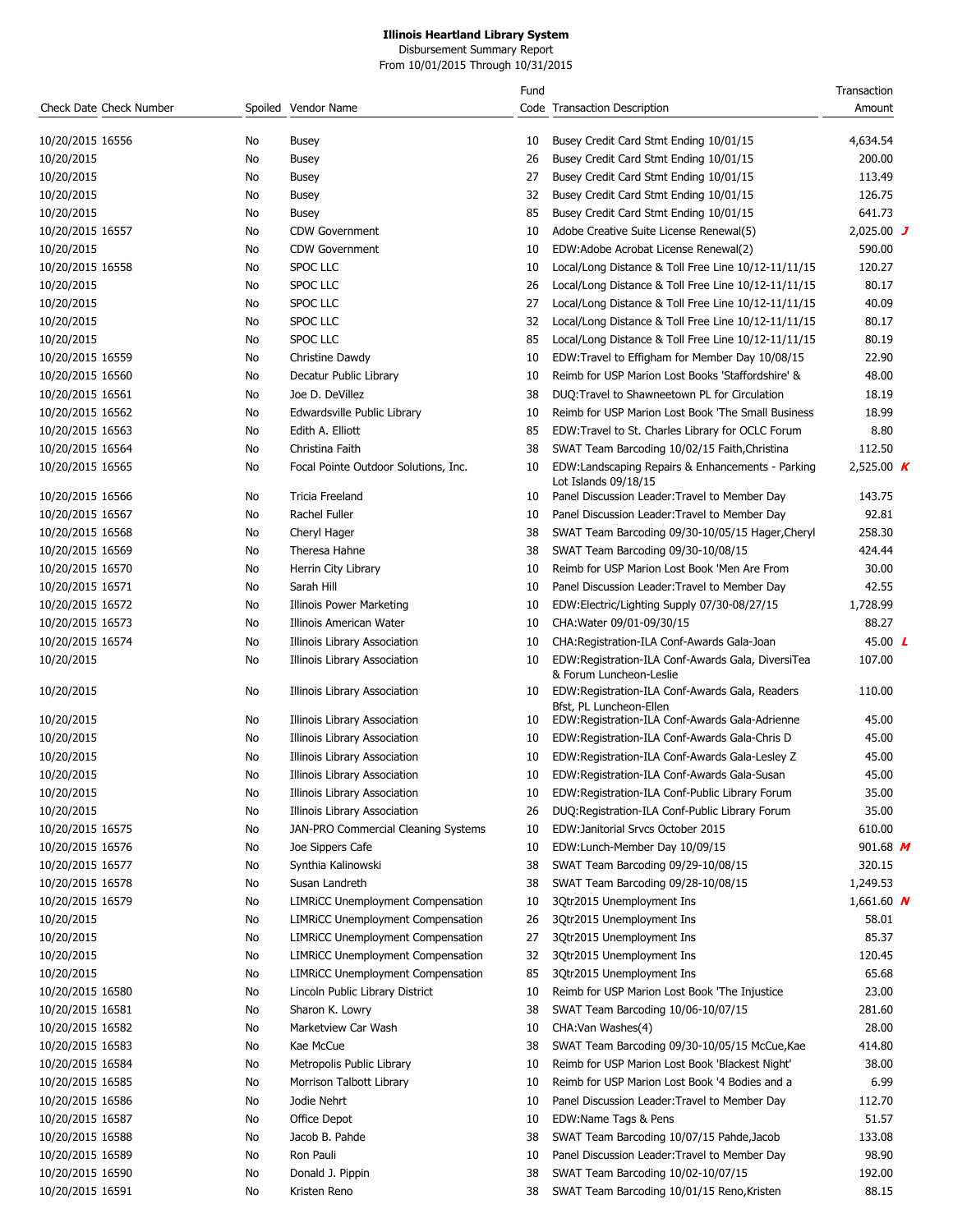Disbursement Summary Report From 10/01/2015 Through 10/31/2015

| Check Date Check Number        |          | Spoiled Vendor Name                                                        | Fund     | Code Transaction Description                                                                               | Transaction<br>Amount |
|--------------------------------|----------|----------------------------------------------------------------------------|----------|------------------------------------------------------------------------------------------------------------|-----------------------|
| 10/20/2015 16592               | No       | SarahFae Stuehlmeyer                                                       | 10       | EDW:Temporary Staff-Develop Delivery Cost Model<br>29.75/hrs 09/16-09/30/15                                | 981.75                |
| 10/20/2015 16593               | No       | Wendy Schoof                                                               | 10       | Panel Discussion Leader: Travel to Member Day                                                              | 146.06                |
| 10/20/2015 16594               | No       | Cheri L. Schuler-Faust                                                     | 27       | EDW:Travel to St. Charles Library for OCLC Forum<br>09/29/15 Schuler-Faust                                 | 8.80                  |
| 10/20/2015 16595               | No       | Shawnee Community College                                                  | 10       | Reimb for USP Marion Lost Book 'Cold Corpse, Hot                                                           | 15.00                 |
| 10/20/2015 16596               | No       | Speed Lube #14                                                             | 10       | CHA:Change Oil/Filter Lic#U27248                                                                           | 38.45                 |
| 10/20/2015 16597               | No       | St. Joseph Township-Swearingen Memorial                                    | 10       | EDW:Replace Lost CD & DVD St. Joseph Township                                                              | 30.00                 |
| 10/20/2015 16598               | No       | Staples Advantage                                                          | 10       | EDW:8.2x12 Bubble Lined Envelopes                                                                          | 31.59                 |
| 10/20/2015 16599               | No       | Debbie A. Stone                                                            | 38       | SWAT Team Barcoding 10/08/15 Stone, Debbie                                                                 | 94.69                 |
| 10/20/2015 16600               | No       | Alyson Thompson                                                            | 10       | Panel Discussion Leader: Travelt to Member Day                                                             | 62.00                 |
| 10/20/2015 16601               | No       | Pamela L. Urban                                                            | 38       | SWAT Team Barcoding 09/30-10/08/15 Urban, Pam                                                              | 449.10                |
| 10/20/2015 16602               | No       | Kathleen M. Utz                                                            | 38       | SWAT Team Barcoding 10/01-10/06/15 Utz, Kathy                                                              | 53.08                 |
| 10/20/2015 16603               | No       | Vespasian Warner Public Library District                                   | 10       | Reimb for USP Marion Lost Books 'Harley Quinn' &<br>'Batman, Harley & Ivy'                                 | 35.00                 |
| 10/20/2015 16604               | No       | West Frankfort Public Library                                              | 10       | Reimb for USP Marion Lost Book 'The Devil and Lou<br>Prophet'                                              | 14.47                 |
| 10/20/2015 16605               | No       | Kathy Wicks                                                                | 10       | Panel Discussion Leader: Travel to Member Day                                                              | 94.30                 |
| 10/20/2015 16606               | No       | Worden Public Library                                                      | 10       | Reimb for USP Marion Lost Book 'The Collected Short<br>Stories'                                            | 11.99                 |
| 10/20/2015 16607               | No       | Xerox Corporation                                                          | 10       | CHA:Base & Usage Chrg 08/21-09/20/15                                                                       | 258.47                |
| 10/20/2015 16608               | No       | Xerox Corporation                                                          | 26       | DUQ:Base & Usage Chrg 08/21-09/21/15                                                                       | 279.10                |
| 10/20/2015 16609               | No       | Xerox Corporation                                                          | 10       | DUQ:Base & Usage Chrg 08/21-09/21/15                                                                       | 242.85                |
| 10/20/2015 16610               | No       | Xerox Corporation                                                          | 10       | EDW:Base & Usage Chrg 08/21-09/21/15                                                                       | 770.70                |
| 10/20/2015 16611               | No       | Xerox Corporation                                                          | 32       | EDW:Base & Usage Chrg 08/21-09/21/15                                                                       | 253.26                |
| 10/28/2015 ACHIMRFOct2015      | No       | Illinois Municipal Retirement Fund                                         | 10       | October 2015 IMRF Payment                                                                                  | 13,802.10 0           |
| 10/28/2015                     | No       | Illinois Municipal Retirement Fund                                         | 26       | October 2015 IMRF Payment                                                                                  | 1,788.23              |
| 10/28/2015                     | No       | Illinois Municipal Retirement Fund                                         | 27       | October 2015 IMRF Payment                                                                                  | 3,070.04              |
| 10/28/2015                     | No       | Illinois Municipal Retirement Fund                                         | 32       | October 2015 IMRF Payment                                                                                  | 1,247.86              |
| 10/28/2015                     | No       | Illinois Municipal Retirement Fund                                         | 38       | October 2015 IMRF Payment                                                                                  | 1,520.90              |
| 10/28/2015                     | No       | Illinois Municipal Retirement Fund                                         | 85       | October 2015 IMRF Payment                                                                                  | 10,905.62             |
| 10/30/2015 16612               | No       | 3M                                                                         | 85       | eBooks Purchased & eBooks Purchased to be Reimb<br>by Members                                              | 4,359.23 <b>P</b>     |
| 10/30/2015 16613               | No.      | Deana Allen                                                                | 10       | Panel Discussion Leader: Travel to Member Day                                                              | 8.55                  |
| 10/30/2015 16614               | No       | <b>Allstate Benefits</b>                                                   | 10       | Critical Care Supp Ins 11/01-11/30/15                                                                      | 21.58                 |
| 10/30/2015                     | No       | <b>Allstate Benefits</b>                                                   | 85       | Critical Care Supp Ins 11/01-11/30/15                                                                      | 64.74                 |
| 10/30/2015 16615               | No       | <b>Allstate Benefits</b>                                                   | 10       | Gap Supp Ins 11/01-11/30/15                                                                                | 212.51                |
| 10/30/2015                     | No       | Allstate Benefits                                                          |          | 32 Gap Supp Ins 11/01-11/30/15                                                                             | 13.37                 |
| 10/30/2015                     | No       | Allstate Benefits                                                          | 85       | Gap Supp Ins 11/01-11/30/15                                                                                | 83.34                 |
| 10/30/2015 16616               | No       | Alvis Auto Repair                                                          | 10       | DUQ:Change Oil/Filter Lic#U27242                                                                           | 48.00                 |
| 10/30/2015 16617               | No       | Ayla M. Amadio                                                             | 38       | SWAT Team Barcoding 10/16-10/19/15 Amadio, Ayla                                                            | 340.00                |
| 10/30/2015 16618               | No       | Ameren Illinois                                                            | 10       | CHA: Electric & Lighting Srvcs 07/20-08/18/15                                                              | 564.32                |
| 10/30/2015 16619               | No       | Ameren Illinois                                                            | 10       | CHA:Gas 07/19-08/17/15                                                                                     | 116.61                |
| 10/30/2015 16620               | No       | American Heritage Life Insurance Company                                   | 85       | Accident Supp Ins 10/25-11/24/15                                                                           | 33.28                 |
| 10/30/2015 16621               | No       | AT&T                                                                       | 10       | CHA:Alarm, Fax & Fire Phone Line 09/08-10/07/15                                                            | 67.86                 |
| 10/30/2015                     | No       | AT&T                                                                       | 85       | CHA:Alarm, Fax & Fire Phone Line 09/08-10/07/15                                                            | 67.87                 |
| 10/30/2015 16622               | No       | AT&T                                                                       | 10       | EDW:Elevator Phone Line & Internet 09/05-10/04/15                                                          | 483.45                |
| 10/30/2015                     | No       | AT&T                                                                       | 85       | EDW: Elevator Phone Line & Internet 09/05-10/04/15                                                         | 483.45                |
| 10/30/2015 16623               | No       | AT&T                                                                       | 10       | EDW:Fax Line 09/05-10/04/15                                                                                | 33.79                 |
| 10/30/2015                     | No       | AT&T                                                                       | 85       | EDW:Fax Line 09/05-10/04/15                                                                                | 33.80                 |
| 10/30/2015 16624               | No       | April H. Becker                                                            | 38       | SWAT Team Barcoding 10/08-10/15/15 Becker, April                                                           | 209.13                |
| 10/30/2015 16625               | No       | <b>BeneFLEX</b>                                                            | 10       | EDW:Monthly Fee(18 cards)                                                                                  | 99.00                 |
| 10/30/2015 16626<br>10/30/2015 | No<br>No | Best Buy Business Advantage Account<br>Best Buy Business Advantage Account | 10<br>85 | iPad Mini 2 (22) w/ Extended Service Agreement for<br>Delivery Program<br>EDW:Replacement Laptop - Brandon | 8,337.56<br>1,899.99  |
| 10/30/2015 16627               | No       | Champion Energy, LLC                                                       | 10       | CHA:Dusk to Dawn Light Supply 09/16-10/15/15                                                               | 28.78                 |
| 10/30/2015 16628               | No       | Champion Energy, LLC                                                       | 10       | CHA: Electric Supply 09/17-10/16/15                                                                        | 580.22                |
| 10/30/2015 16629               |          | <b>Clearwave Communications</b>                                            | 10       | DUQ: Internet & Fax Line 11/18-12/17/15                                                                    | 113.09                |
|                                | No.      |                                                                            |          |                                                                                                            |                       |
| 10/30/2015                     | No       | <b>Clearwave Communications</b>                                            | 26       | DUQ: Internet & Fax Line 11/18-12/17/15                                                                    | 113.09                |
| 10/30/2015                     | No       | <b>Clearwave Communications</b>                                            | 85       | DUQ: Internet & Fax Line 11/18-12/17/15                                                                    | 113.09<br>473.43      |
| 10/30/2015 16630               | No       | Communication Revolving Fund                                               | 10       | CHA: VTEL 09/01-09/30/15                                                                                   |                       |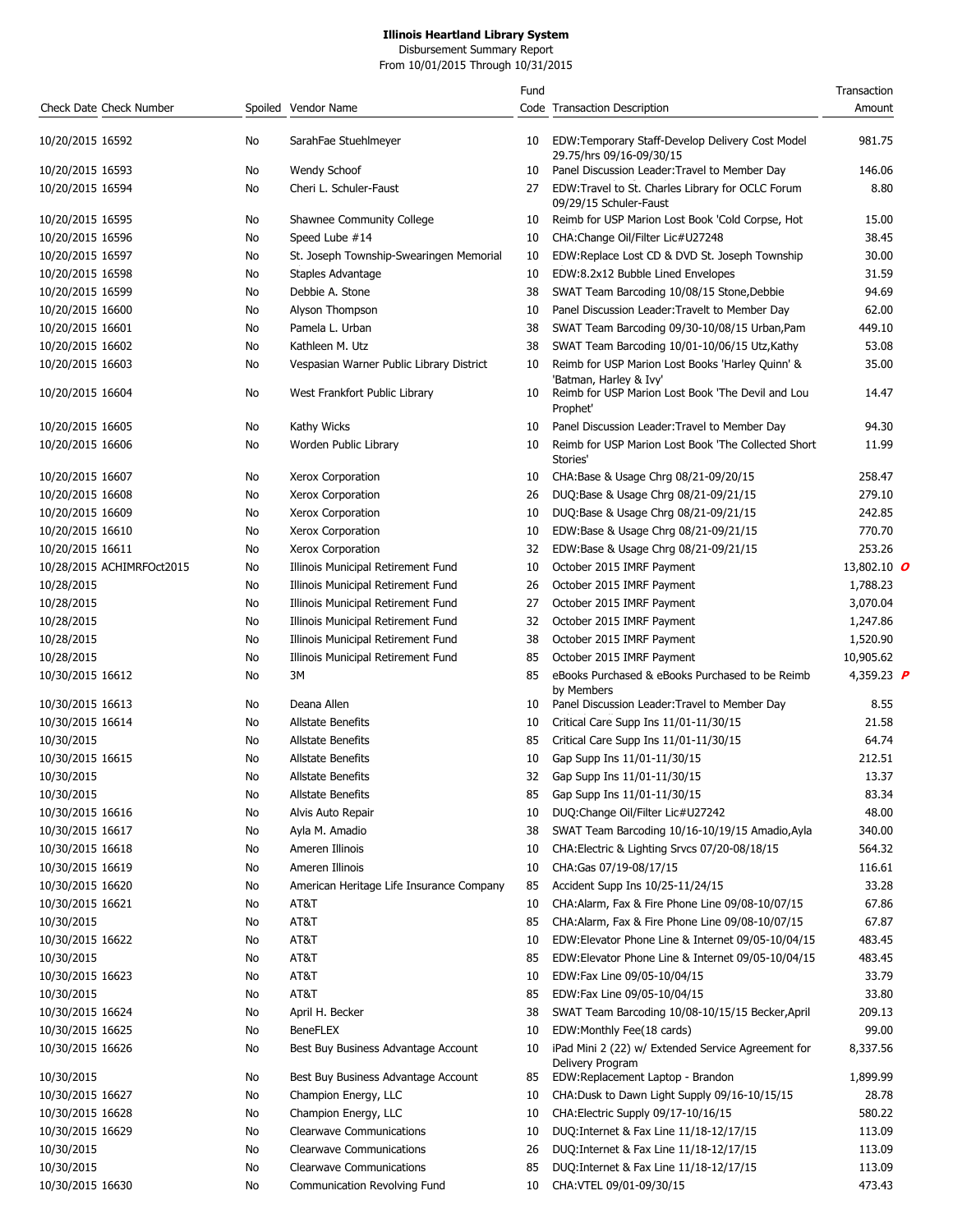#### **Illinois Heartland Library System** Disbursement Summary Report

From 10/01/2015 Through 10/31/2015

|                         |     |                                    | Fund |                                                                               | Transaction |
|-------------------------|-----|------------------------------------|------|-------------------------------------------------------------------------------|-------------|
| Check Date Check Number |     | Spoiled Vendor Name                |      | Code Transaction Description                                                  | Amount      |
| 10/30/2015 16631        | No  | Communication Revolving Fund       | 85   | DUQ:VTEL 09/01-09/30/15                                                       | 378.90      |
| 10/30/2015 16632        | No  | Coventry Health Care of Mo, Inc.   | 10   | Health Ins 11/01-11/30/15                                                     | 13,419.78   |
| 10/30/2015              | No  | Coventry Health Care of Mo, Inc.   | 26   | Health Ins 11/01-11/30/15                                                     | 3,447.52    |
| 10/30/2015              | No  | Coventry Health Care of Mo, Inc.   | 27   | Health Ins 11/01-11/30/15                                                     | 4,309.40    |
| 10/30/2015              | No. | Coventry Health Care of Mo, Inc    | 32   | Health Ins 11/01-11/30/15                                                     | 1,703.31    |
| 10/30/2015              | No. | Coventry Health Care of Mo, Inc    | 38   | Health Ins 11/01-11/30/15                                                     | 1,723.76    |
| 10/30/2015              | No  | Coventry Health Care of Mo, Inc.   | 85   | Health Ins 11/01-11/30/15                                                     | 15,382.77   |
| 10/30/2015 16633        | No  | DELL MARKETING L.P.                | 85   | EDW:Software Licenses for SHARE Servers(1,500)                                | 48,750.00   |
| 10/30/2015 16634        | No  | Joe D. DeVillez                    | 38   | DUQ: Travel to IHLS EDW for Circulation Mtg                                   | 19.39       |
| 10/30/2015              | No  | Joe D. DeVillez                    | 38   | DUQ:Travel to Member Day 10/09/15 DeVillez, Joe                               | 23.47       |
| 10/30/2015              | No  | Joe D. DeVillez                    | 38   | DUQ:Travel to Shawneetown PL for 'Go Live' Support                            | 18.48       |
|                         |     |                                    |      | 10/14/15 DeVillez, Joe                                                        |             |
| 10/30/2015 16635        | No  | Edith A. Elliott                   | 85   | EDW:Travel to IHLS DUQ for Catalog Training Prep                              | 18.69       |
| 10/30/2015 16636        | No  | Lisa M. Engelke                    | 38   | SWAT Team Barcoding 10/17/15 Engelke, Lisa                                    | 95.55       |
| 10/30/2015 16637        | No  | Virginia Erickson                  | 10   | Panel Discussion Leader: Travel to Member Day                                 | 93.73       |
| 10/30/2015 16638        | No  | Evans Public Library               | 85   | Credit for Services as Barcoding Buddy-FY16 SHARE<br>Member Fee Inv#2016-0263 | 300.00      |
| 10/30/2015 16639        | No  | Farmer Environmental Services, LLC | 10   | DUQ:Mold Inspection 07/28/15                                                  | 800.00      |
| 10/30/2015 16640        | No  | <b>FCCI Insurance Group</b>        | 10   | Ins Pmt 4 of 10                                                               | 5,906.11    |
| 10/30/2015 16641        | No  | Guardian                           | 10   | Dental Ins 11/01-11/30/15                                                     | 1,254.15    |
| 10/30/2015              | No  | Guardian                           | 26   | Dental Ins 11/01-11/30/15                                                     | 126.45      |
| 10/30/2015              | No  | Guardian                           | 27   | Dental Ins 11/01-11/30/15                                                     | 230.76      |
| 10/30/2015              | No  | Guardian                           | 32   | Dental Ins 11/01-11/30/15                                                     | 98.08       |
| 10/30/2015              | No  | Guardian                           | 38   | Dental Ins 11/01-11/30/15                                                     | 92.60       |
| 10/30/2015              | No  | Guardian                           | 85   | Dental Ins 11/01-11/30/15                                                     | 604.06      |
| 10/30/2015 16642        | No  | Cheryl Hager                       | 38   | SWAT Team Barcoding 10/15-10/19/15 Hager, Cheryl                              | 189.10      |
| 10/30/2015 16643        | No  | Humana Insurance Co                | 10   | AD&D, Life & Vision Ins 11/01-11/30/15                                        | 352.62      |
| 10/30/2015              | No  | Humana Insurance Co                | 26   | AD&D, Life & Vision Ins 11/01-11/30/15                                        | 41.19       |
| 10/30/2015              | No  | Humana Insurance Co                | 27   | AD&D, Life & Vision Ins 11/01-11/30/15                                        | 61.47       |
| 10/30/2015              | No  | Humana Insurance Co                | 32   | AD&D, Life & Vision Ins 11/01-11/30/15                                        | 22.89       |
| 10/30/2015              | No  | Humana Insurance Co                | 38   | AD&D, Life & Vision Ins 11/01-11/30/15                                        | 40.27       |
| 10/30/2015              | No  | Humana Insurance Co                | 85   | AD&D, Life & Vision Ins 11/01-11/30/15                                        | 207.38      |
| 10/30/2015 16644        | No  | Kone, Inc                          | 10   | EDW:Elevator Maint Agreement 10/01/15-09/30/16                                | 2,579.76    |
| 10/30/2015 16645        | No  | Susan Landreth                     | 38   | SWAT Team Barcoding 10/13-10/19/15                                            | 707.10      |
| 10/30/2015 16646        | No  | NCPERS Group Life Ins.             | 10   | Supplemental Life Ins 11/01-11/30/15                                          | 64.00       |
| 10/30/2015              | No  | NCPERS Group Life Ins.             | 26   | Supplemental Life Ins 11/01-11/30/15                                          | 16.00       |
| 10/30/2015              | No  | NCPERS Group Life Ins.             |      | Supplemental Life Ins 11/01-11/30/15                                          | 32.00       |
| 10/30/2015 16647        | No  | Parker Kent, LLC                   | 10   | DUQ:Office Leasing 11/01-11/30/15                                             | 4,500.00    |
| 10/30/2015 16648        | No  | Donald J. Pippin                   | 38   | SWAT Team Barcoding 10/13-10/15/15                                            | 128.00      |
| 10/30/2015 16649        | No  | <b>Quill Corporation</b>           | 10   | EDW:Bath Tissue, Disinfecting Wipes, Multi-Fold                               | 102.90      |
| 10/30/2015              | No  | <b>Quill Corporation</b>           | 10   | EDW:Cyan Toner & Creamer                                                      | 308.98      |
| 10/30/2015 16650        | No  | Recorded Books, Inc                | 85   | Zinio Subscriptions to be Reimb by Members 10/01-<br>06/30/16                 | 827.09      |
| 10/30/2015 16651        | No  | Kristen Reno                       | 38   | SWAT Team Barcoding 10/15/15 Reno, Kristen                                    | 68.55       |
| 10/30/2015 16652        | No  | Republic Services #729             | 10   | CHA: Trash Removal 11/01-11/30/15                                             | 318.93      |
| 10/30/2015 16653        | No  | Republic Services #732             | 10   | DUQ:Trash Removal 11/01-11/30/15                                              | 75.81       |
| 10/30/2015 16654        | No  | Republic Services #350             | 10   | EDW:Trash Removal 11/01-11/30/15                                              | 304.77      |
| 10/30/2015 16655        | No  | SarahFae Stuehlmeyer               | 10   | EDW:Temporary Staff-Develop Delivery Cost Model<br>29.25/hrs 10/01-10/15/15   | 965.25      |
| 10/30/2015 16656        | No  | Shred-it                           | 10   | EDW:Shredding 10/23/15                                                        | 65.00       |
| 10/30/2015 16657        | No  | Speed Lube #1                      | 10   | CHA:Change Oil/Filter Lic#U27245                                              | 48.20       |
| 10/30/2015 16658        | No  | Speed Lube #14                     | 10   | CHA: Change Oil/Filter Lic#U27249                                             | 53.70       |
| 10/30/2015              | No  | Speed Lube #14                     | 10   | CHA: Change Oil/Filter Lic#U29926                                             | 53.70       |
| 10/30/2015 16659        | No  | Staples Credit Plan                | 10   | CHA:8.5x11 Copy Paper(4 cs), Pens, Monthly Desk                               | 208.00      |
| 10/30/2015              | No  | Staples Credit Plan                | 10   | CHA: Monthly Desk Pad Calendar                                                | 11.99       |
| 10/30/2015 16660        | No  | Staples Advantage                  | 26   | DUQ:Mousepads(2)                                                              | 18.00       |
| 10/30/2015 16661        | No  | Susan Stickel                      | 10   | Panel Discussion Leader: Travel to Member Day                                 | 103.50      |
| 10/30/2015 16662        | No  | Debbie A. Stone                    | 38   | SWAT Team Barcoding 10/15-10/19/15 Stone, Debbie                              | 209.17      |
| 10/30/2015 16663        | No  | Tyco Integrated Security LLC       | 10   | CHA: Regular Security Monitoring Qtrly 11/01/15-<br>01/31/16                  | 340.90      |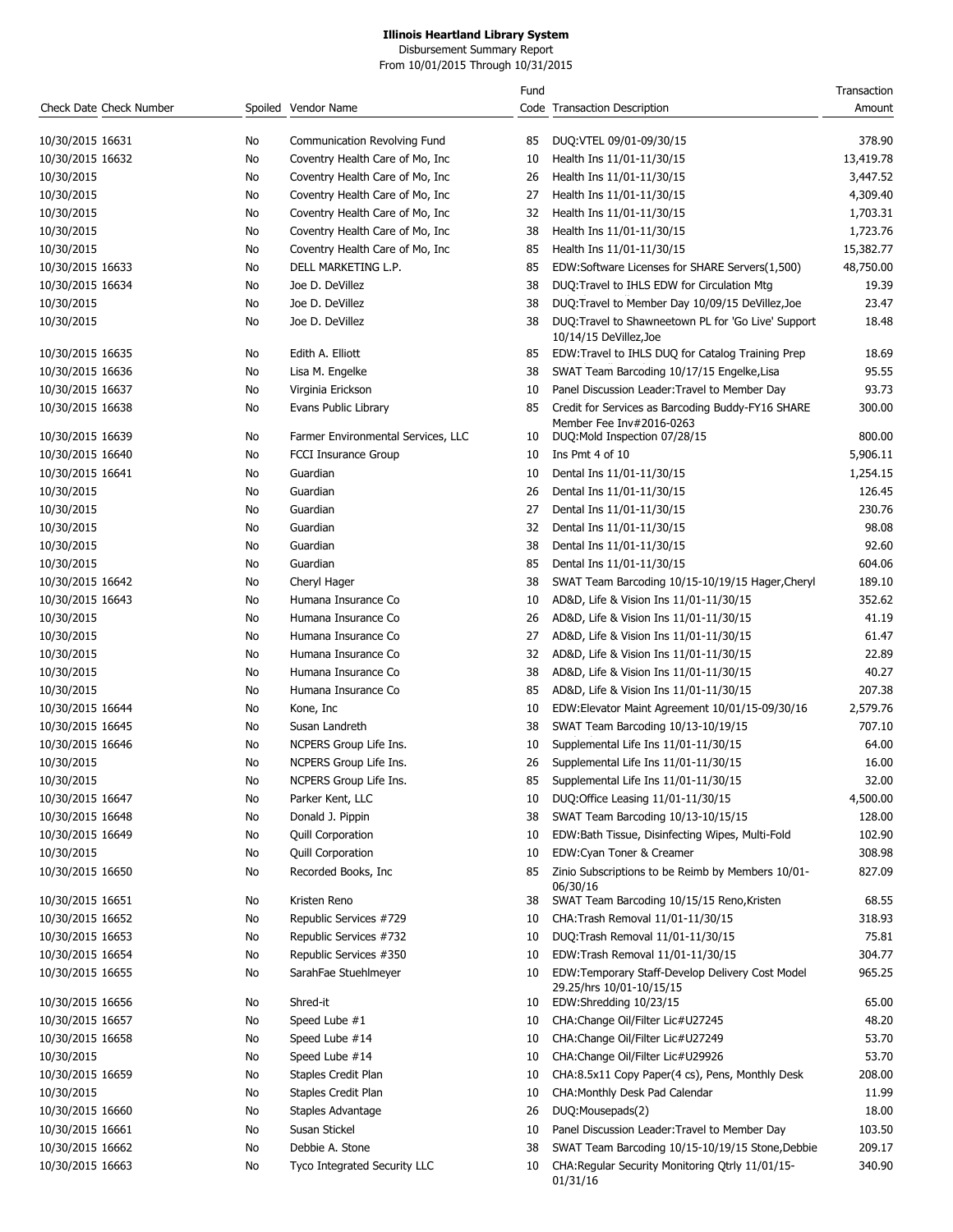Disbursement Summary Report From 10/01/2015 Through 10/31/2015

|                                               |          |                                    | Fund     |                                                                                      | Transaction       |
|-----------------------------------------------|----------|------------------------------------|----------|--------------------------------------------------------------------------------------|-------------------|
| Check Date Check Number                       |          | Spoiled Vendor Name                |          | Code Transaction Description                                                         | Amount            |
| 10/30/2015 16664                              | No.      | Uline                              | 10       | CHA:Cable Ties(6pks)                                                                 | 120.07            |
| 10/30/2015 16665                              | No       | Pamela L. Urban                    | 38       | SWAT Team Barcoding 10/15-10/19/15 Urban, Pam                                        | 181.60            |
| 10/30/2015 16666                              | No       | Kathleen M. Utz                    | 38       | SWAT Team Barcoding 10/02-10/10/15 Utz, Kathy                                        | 310.60            |
| 10/30/2015 16667                              | No       | Walmart Community/RFCSLLC          | 10       | DUQ:Candy-Member Day                                                                 | 15.22             |
| 10/30/2015                                    | No       | Walmart Community/RFCSLLC          | 10       | DUQ:Paper Towels, Push Broom, Steel Wool, Hooks                                      | 49.65             |
|                                               |          |                                    |          | & Storage Box                                                                        |                   |
| 10/30/2015                                    | No       | Walmart Community/RFCSLLC          | 10       | DUQ:Pinsol, Trash Bags & 8.5x11 Copy Paper                                           | 48.85             |
| 10/30/2015                                    | No       | Walmart Community/RFCSLLC          | 10       | DUQ:Spray Bottles(5) & Windex                                                        | 10.34             |
| 10/30/2015                                    | No       | <b>Walmart Community/RFCSLLC</b>   | 10       | DUQ: Water, Utensils, Candy, Plates, Napkins & Trash<br>Bags-Member Day              | 125.64            |
| 10/30/2015                                    | No       | Walmart Community/RFCSLLC          | 10       | DUQ: Water-Member Day                                                                | 7.96              |
| 10/30/2015                                    | No       | Walmart Community/RFCSLLC          | 10       | DUQ: Windshield Fluid, Coffee, Filters & Brita Pitcher                               | 61.38             |
| 10/30/2015 16668                              | No       | Wex Bank                           | 10       | Fuel Charges 09/06-10/05/15                                                          | 8,971.77          |
|                                               |          |                                    |          | Total 1000 - US Bank-General Fund                                                    | 336,508.40        |
| 10/2/2015 ACHBenePmtWE20151002                | No       | <b>BeneFLEX</b>                    | 10       | BeneFlex W/E 10/02/15 Debit Card Funding                                             | 266.31 $Q$        |
| 10/2/2015                                     | No       | <b>BeneFLEX</b>                    | 85       | BeneFlex W/E 10/02/15 Debit Card Funding                                             | 127.04            |
| 10/9/2015 ACHBeneClPmtWE2015100 No            |          | <b>BeneFLEX</b>                    | 85       | BeneFlex W/E 10/09/2015 Claim Payment                                                | 325.00            |
| 10/9/2015 ACHBenePmtWE20151009                | No       | <b>BeneFLEX</b>                    | 10       | BeneFlex W/E 10/09/15 Debit Card Funding                                             | 801.22            |
| 10/9/2015                                     | No       | <b>BeneFLEX</b>                    | 85       | BeneFlex W/E 10/09/15 Debit Card Funding                                             | 20.00             |
| 10/16/2015 ACHBenePmtWE20151016               |          | <b>BeneFLEX</b>                    |          |                                                                                      | 167.68            |
| 10/16/2015                                    | No       | <b>BeneFLEX</b>                    | 10<br>85 | BeneFlex W/E 10/16/15 Debit Card Funding<br>BeneFlex W/E 10/16/15 Debit Card Funding | 156.14            |
|                                               | No       | <b>BeneFLEX</b>                    |          | BeneFlex W/E 10/23/15 Debit Card Funding                                             | 131.41            |
| 10/23/2015 ACHBenePmtWE20151023               | No       | <b>BeneFLEX</b>                    | 10<br>32 |                                                                                      | 7.50              |
| 10/23/2015                                    | No       | <b>BeneFLEX</b>                    |          | BeneFlex W/E 10/23/15 Debit Card Funding                                             |                   |
| 10/23/2015                                    | No       |                                    | 85       | BeneFlex W/E 10/23/15 Debit Card Funding                                             | 115.00<br>259.12  |
| 10/30/2015 ACHBenePmtWE20151030<br>10/30/2015 | No<br>No | <b>BeneFLEX</b><br><b>BeneFLEX</b> | 10<br>85 | BeneFlex W/E 10/30/15 Debit Card Funding<br>BeneFlex W/E 10/30/15 Debit Card Funding | 73.68             |
|                                               |          |                                    |          |                                                                                      |                   |
|                                               |          |                                    |          | Total 1027 - US Bank - CMC                                                           | 2,450.10          |
| 10/9/2015 ACHILPR20151009                     | No       | Illinois Department of Revenue     | 10       | IL Payroll Tax Deposit - PD 10/09/2015                                               | 1,793.35 <b>R</b> |
| 10/9/2015                                     | No       | Illinois Department of Revenue     | 26       | IL Payroll Tax Deposit - PD 10/09/2015                                               | 160.72            |
| 10/9/2015                                     | No       | Illinois Department of Revenue     | 27       | IL Payroll Tax Deposit - PD 10/09/2015                                               | 271.88            |
| 10/9/2015                                     | No       | Illinois Department of Revenue     | 32       | IL Payroll Tax Deposit - PD 10/09/2015                                               | 104.94            |
| 10/9/2015                                     | No       | Illinois Department of Revenue     | 38       | IL Payroll Tax Deposit - PD 10/09/2015                                               | 130.02            |
| 10/9/2015                                     | No       | Illinois Department of Revenue     | 85       | IL Payroll Tax Deposit - PD 10/09/2015                                               | 996.18            |
| 10/9/2015 ACHIRSPR20151009                    | No       | Department of the Treasury         | 10       | IRS Payroll Tax Deposit-PD 10/09/2015                                                | 12,614.38 $R$     |
| 10/9/2015                                     | No       | Department of the Treasury         | 26       | IRS Payroll Tax Deposit-PD 10/09/2015                                                | 1,147.88          |
| 10/9/2015                                     | No       | Department of the Treasury         | 27       | IRS Payroll Tax Deposit-PD 10/09/2015                                                | 1,925.02          |
| 10/9/2015                                     | No       | Department of the Treasury         | 32       | IRS Payroll Tax Deposit-PD 10/09/2015                                                | 726.28            |
| 10/9/2015                                     | No       | Department of the Treasury         | 38       | IRS Payroll Tax Deposit-PD 10/09/2015                                                | 722.28            |
| 10/9/2015                                     | No       | Department of the Treasury         | 85       | IRS Payroll Tax Deposit-PD 10/09/2015                                                | 7,367.78          |
| 10/23/2015 ACHILPR20151023                    | No       | Illinois Department of Revenue     | 10       | IL Payroll Tax Deposit - PD 10/23/2015                                               | 1,762.77          |
| 10/23/2015                                    | No       | Illinois Department of Revenue     | 26       | IL Payroll Tax Deposit - PD 10/23/2015                                               | 161.00            |
| 10/23/2015                                    | No       | Illinois Department of Revenue     | 27       | IL Payroll Tax Deposit - PD 10/23/2015                                               | 272.68            |
| 10/23/2015                                    | No       | Illinois Department of Revenue     | 32       | IL Payroll Tax Deposit - PD 10/23/2015                                               | 104.94            |
| 10/23/2015                                    | No       | Illinois Department of Revenue     | 38       | IL Payroll Tax Deposit - PD 10/23/2015                                               | 130.02            |
| 10/23/2015                                    | No       | Illinois Department of Revenue     | 85       | IL Payroll Tax Deposit - PD 10/23/2015                                               | 996.18            |
| 10/23/2015 ACHIRSPR20151023                   | No       | Department of the Treasury         | 10       | IRS Payroll Tax Deposit-PD 10/23/2015                                                | 12,359.81         |
| 10/23/2015                                    | No       | Department of the Treasury         | 26       | IRS Payroll Tax Deposit-PD 10/23/2015                                                | 1,150.16          |
| 10/23/2015                                    | No       | Department of the Treasury         | 27       | IRS Payroll Tax Deposit-PD 10/23/2015                                                | 1,930.95          |
| 10/23/2015                                    | No       | Department of the Treasury         | 32       | IRS Payroll Tax Deposit-PD 10/23/2015                                                | 726.28            |
| 10/23/2015                                    | No       | Department of the Treasury         | 38       | IRS Payroll Tax Deposit-PD 10/23/2015                                                | 722.28            |
| 10/23/2015                                    | No       | Department of the Treasury         | 85       | IRS Payroll Tax Deposit-PD 10/23/2015                                                | 7,367.78          |
|                                               |          |                                    |          | Total 1030 - US Bank - Web                                                           | 55,645.56         |

**Total Disbursed 394,604.06**